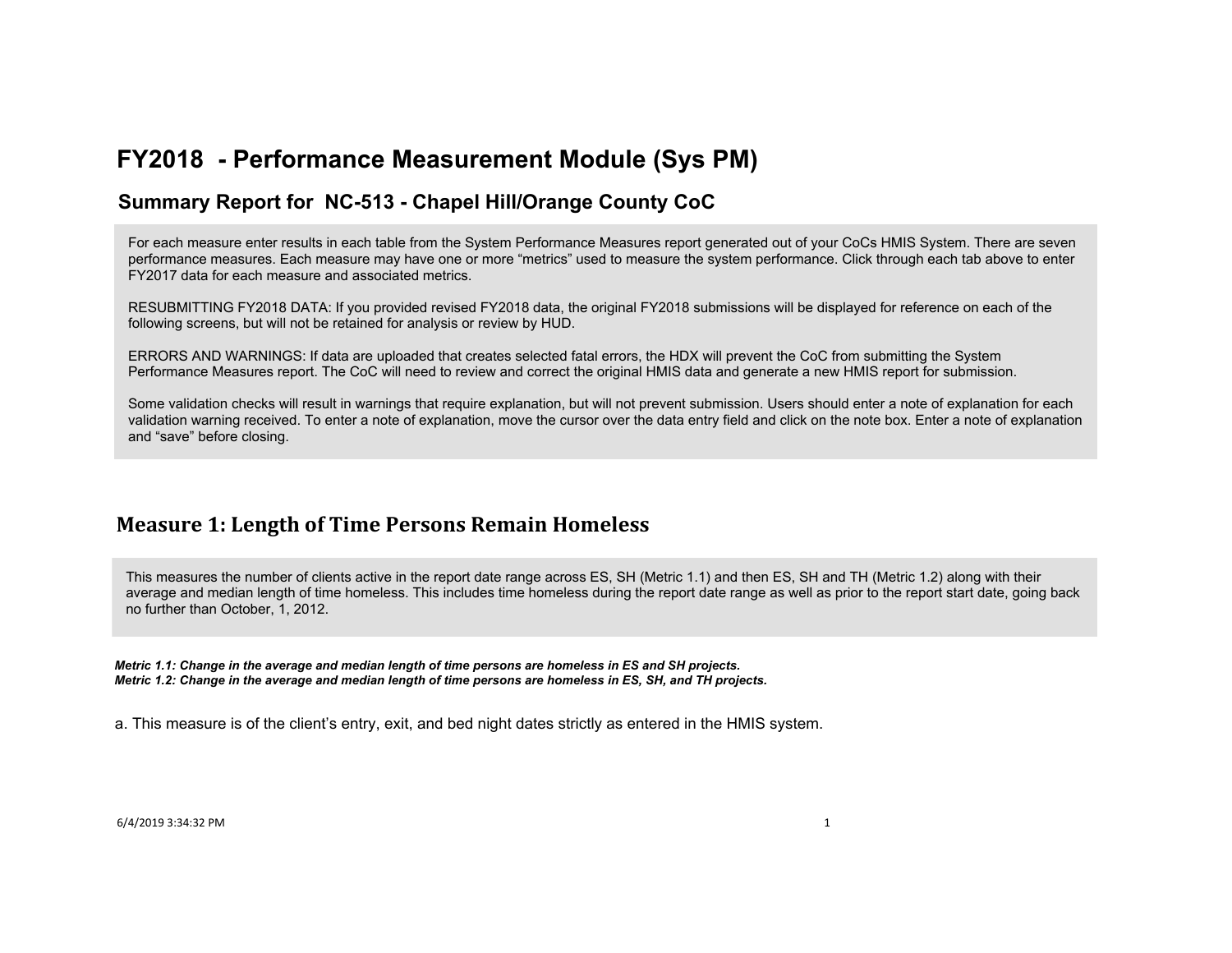|                               | <b>Universe</b><br>(Persons) |                    |         |                      |                    | <b>Average LOT Homeless</b><br>(bed nights) |                   | <b>Median LOT Homeless</b><br>(bed nights) |                    |         |                   |
|-------------------------------|------------------------------|--------------------|---------|----------------------|--------------------|---------------------------------------------|-------------------|--------------------------------------------|--------------------|---------|-------------------|
|                               | Submitted<br>FY 2017         | Revised<br>FY 2017 | FY 2018 | Submitted<br>FY 2017 | Revised<br>FY 2017 | FY 2018                                     | <b>Difference</b> | Submitted<br>FY 2017                       | Revised<br>FY 2017 | FY 2018 | <b>Difference</b> |
| 1.1 Persons in ES and SH      | 189                          | 177                | 198     | 82                   | 82                 | 103                                         | 21                | 36                                         | 34                 | 15      | $-19$             |
| 1.2 Persons in ES, SH, and TH | 310                          | 296                | 291     | 137                  | 140                | 177                                         | 37                | 84                                         | 86                 | 94      |                   |

b. This measure is based on data element 3.17.

This measure includes data from each client's Living Situation (Data Standards element 3.917) response as well as time spent in permanent housing projects between Project Start and Housing Move-In. This information is added to the client's entry date, effectively extending the client's entry date backward in time. This "adjusted entry date" is then used in the calculations just as if it were the client's actual entry date.

 The construction of this measure changed, per HUD's specifications, between FY 2016 and FY 2017. HUD is aware that this may impact the change between these two years.

|                                                                                     | <b>Universe</b><br>(Persons) |                    |         |                      | <b>Average LOT Homeless</b> | (bed nights) |                   | <b>Median LOT Homeless</b><br>(bed nights) |                    |         |                   |
|-------------------------------------------------------------------------------------|------------------------------|--------------------|---------|----------------------|-----------------------------|--------------|-------------------|--------------------------------------------|--------------------|---------|-------------------|
|                                                                                     | Submitted<br>FY 2017         | Revised<br>FY 2017 | FY 2018 | Submitted<br>FY 2017 | Revised<br>FY 2017          | FY 2018      | <b>Difference</b> | Submitted<br>FY 2017                       | Revised<br>FY 2017 | FY 2018 | <b>Difference</b> |
| 1.1 Persons in ES, SH, and PH<br>(prior to "housing move in")                       | 189                          | 153                | 189     | 249                  | 255                         | 329          | 74                | 102                                        | 93                 | 125     | 32                |
| 1.2 Persons in ES, SH, TH, and<br><b>PH</b> (prior to "housing move<br>$\vert$ in") | 311                          | 267                | 277     | 295                  | 272                         | 340          | 68                | 151                                        | 138                | 162     | 24                |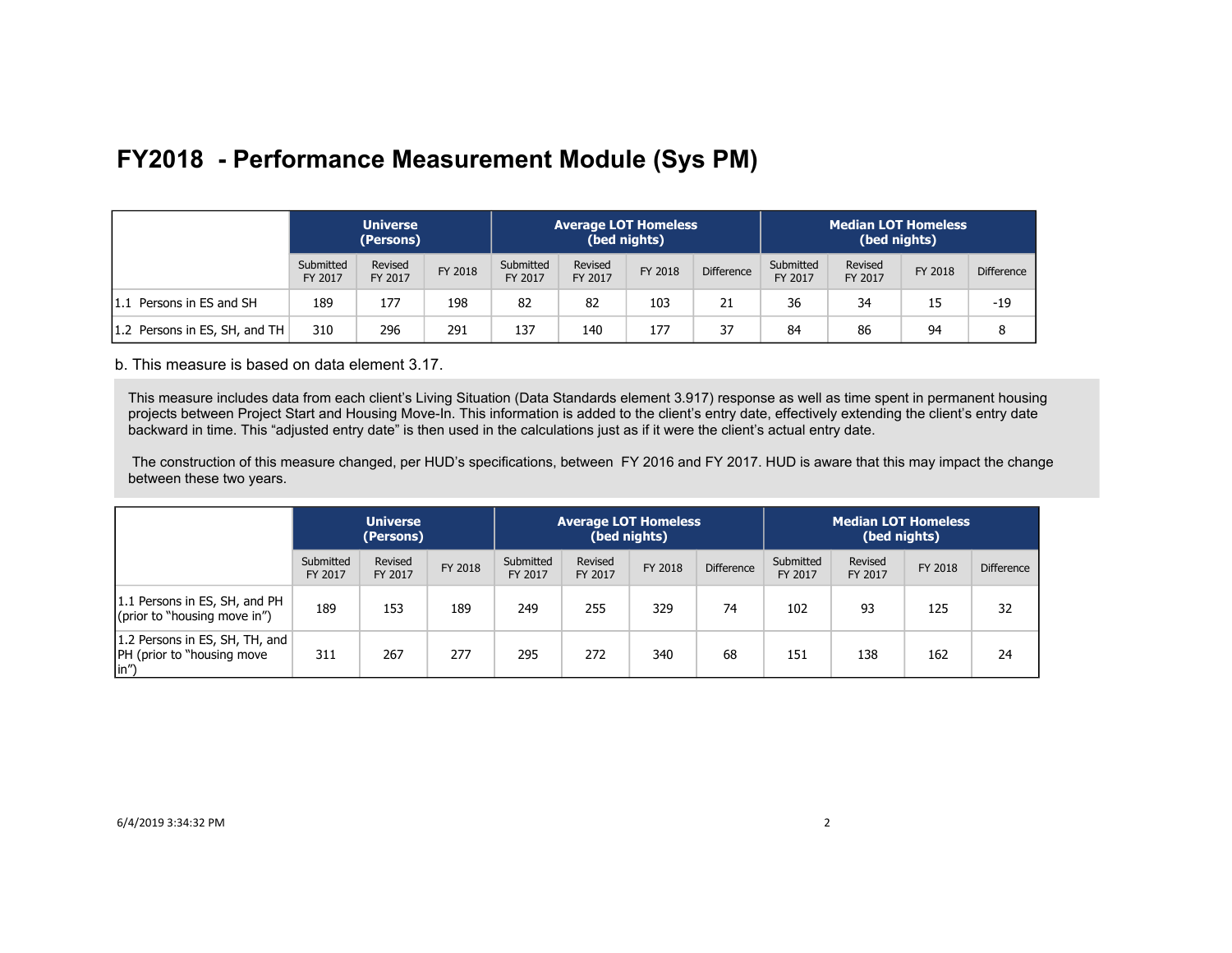## **Measure 2: The Extent to which Persons who Exit Homelessness to Permanent Housing Destinations Return to Homelessness**

This measures clients who exited SO, ES, TH, SH or PH to a permanent housing destination in the date range two years prior to the report date range.Of those clients, the measure reports on how many of them returned to homelessness as indicated in the HMIS for up to two years after their initial exit.

 After entering data, please review and confirm your entries and totals. Some HMIS reports may not list the project types in exactly the same order as they are displayed below.

|                                                |                    | Total # of Persons who<br>Exited to a Permanent   Returns to Homelessness in Less   Returns to Homelessness from 6<br>Housing Destination (2)<br>Years Prior) |                    | than 6 Months  |              |                    | to 12 Months |              | Returns to Homelessness from<br>13 to 24 Months |         | Number of Returns<br>in 2 Years |         |              |
|------------------------------------------------|--------------------|---------------------------------------------------------------------------------------------------------------------------------------------------------------|--------------------|----------------|--------------|--------------------|--------------|--------------|-------------------------------------------------|---------|---------------------------------|---------|--------------|
|                                                | Revised<br>FY 2017 | FY 2018                                                                                                                                                       | Revised<br>FY 2017 | FY 2018        | % of Returns | Revised<br>FY 2017 | FY 2018      | % of Returns | Revised<br>FY 2017                              | FY 2018 | % of Returns                    | FY 2018 | % of Returns |
| <b>Exit was from SO</b>                        | 3                  | 0                                                                                                                                                             | 0                  | 0              |              | 0                  | 0            |              | 0                                               | 0       |                                 | 0       |              |
| Exit was from ES                               | 37                 | 14                                                                                                                                                            | $\overline{2}$     | $\overline{2}$ | 14%          | $\mathbf 0$        | 3            | 21%          | $\overline{2}$                                  |         | 7%                              | 6       | 43%          |
| <b>Exit was from TH</b>                        | 33                 | 27                                                                                                                                                            | 0                  | $\overline{4}$ | 15%          | 0                  | 3            | 11%          | 0                                               | 0       | $0\%$                           | 7       | 26%          |
| <b>Exit was from SH</b>                        | 0                  | $\mathbf{0}$                                                                                                                                                  | $\mathbf{0}$       | 0              |              | 0                  | 0            |              | 0                                               | 0       |                                 | 0       |              |
| Exit was from PH                               | 29                 | 35                                                                                                                                                            | 0                  | $\mathbf{0}$   | 0%           |                    | 0            | $0\%$        | 0                                               |         | 3%                              |         | 3%           |
| <b>TOTAL Returns to</b><br><b>Homelessness</b> | 102                | 76                                                                                                                                                            | 2                  | 6              | 8%           | <b>I</b>           | 6            | 8%           | 2                                               | 2       | 3%                              | 14      | 18%          |

### **Measure 3: Number of Homeless Persons**

Metric 3.1 – Change in PIT Counts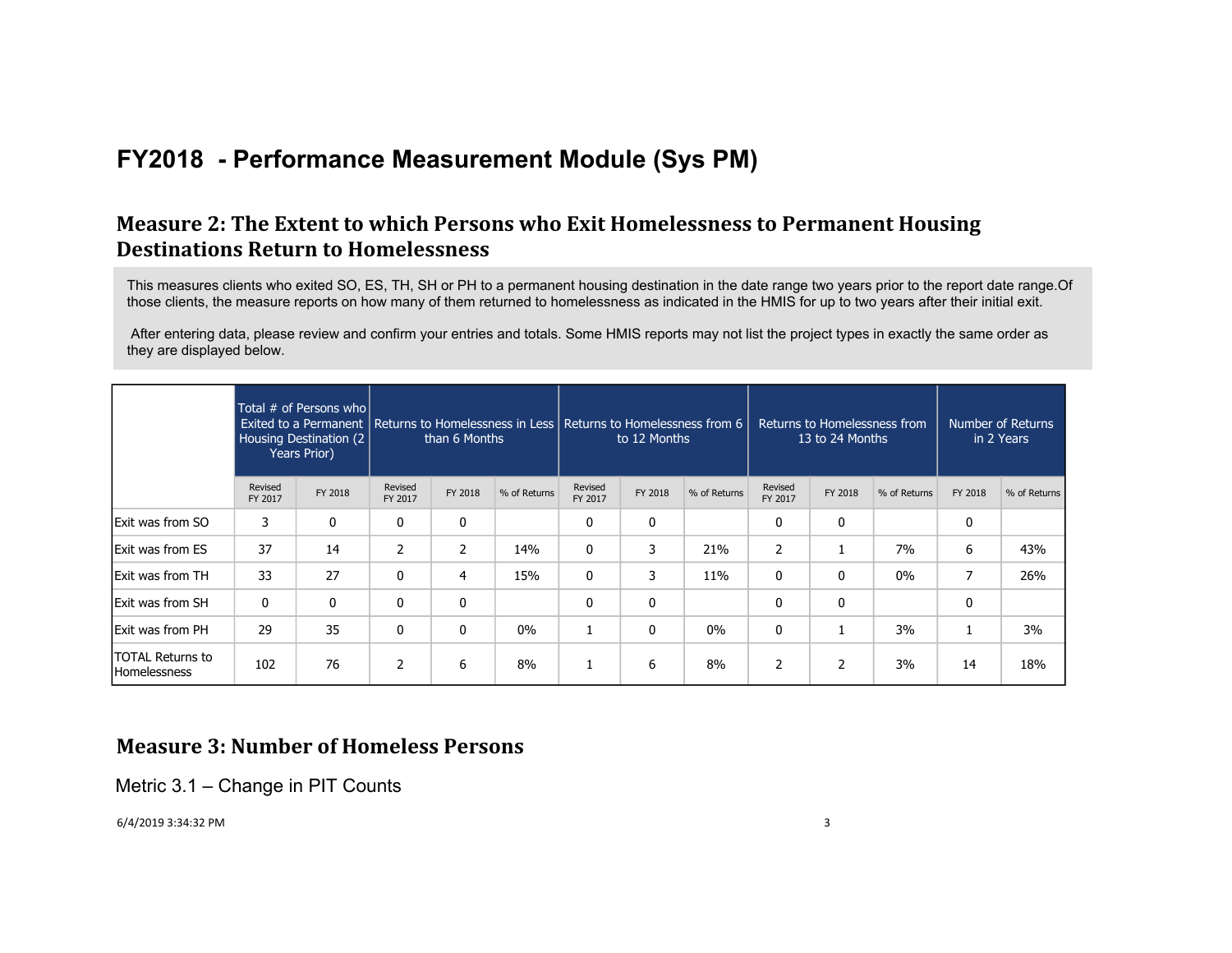This measures the change in PIT counts of sheltered and unsheltered homeless person as reported on the PIT (not from HMIS).

|                                                                | January 2017<br><b>PIT Count</b> | January 2018<br><b>PIT Count</b> | <b>Difference</b> |
|----------------------------------------------------------------|----------------------------------|----------------------------------|-------------------|
| Universe: Total PIT Count of sheltered and unsheltered persons | 127                              | 152                              | 25                |
| <b>Emergency Shelter Total</b>                                 | 41                               | 59                               | 18                |
| lSafe Haven Total                                              | 0                                | 0                                | 0                 |
| Transitional Housing Total                                     | 49                               | 54                               |                   |
| <b>Total Sheltered Count</b>                                   | 90                               | 113                              | 23                |
| <b>Unsheltered Count</b>                                       | 37                               | 39                               |                   |

#### Metric 3.2 – Change in Annual Counts

This measures the change in annual counts of sheltered homeless persons in HMIS.

|                                                         | <b>Submitted</b><br><b>FY 2017</b> | <b>Revised</b><br>FY 2017 | <b>FY 2018</b> | <b>Difference</b> |
|---------------------------------------------------------|------------------------------------|---------------------------|----------------|-------------------|
| Universe: Unduplicated Total sheltered homeless persons | 311                                | 297                       | 293            | -4                |
| <b>Emergency Shelter Total</b>                          | 189                                | 177                       | 198            | 21                |
| <b>Safe Haven Total</b>                                 | 0                                  | 0                         | 0              | 0                 |
| <b>Transitional Housing Total</b>                       | 144                                | 142                       | 121            | -21               |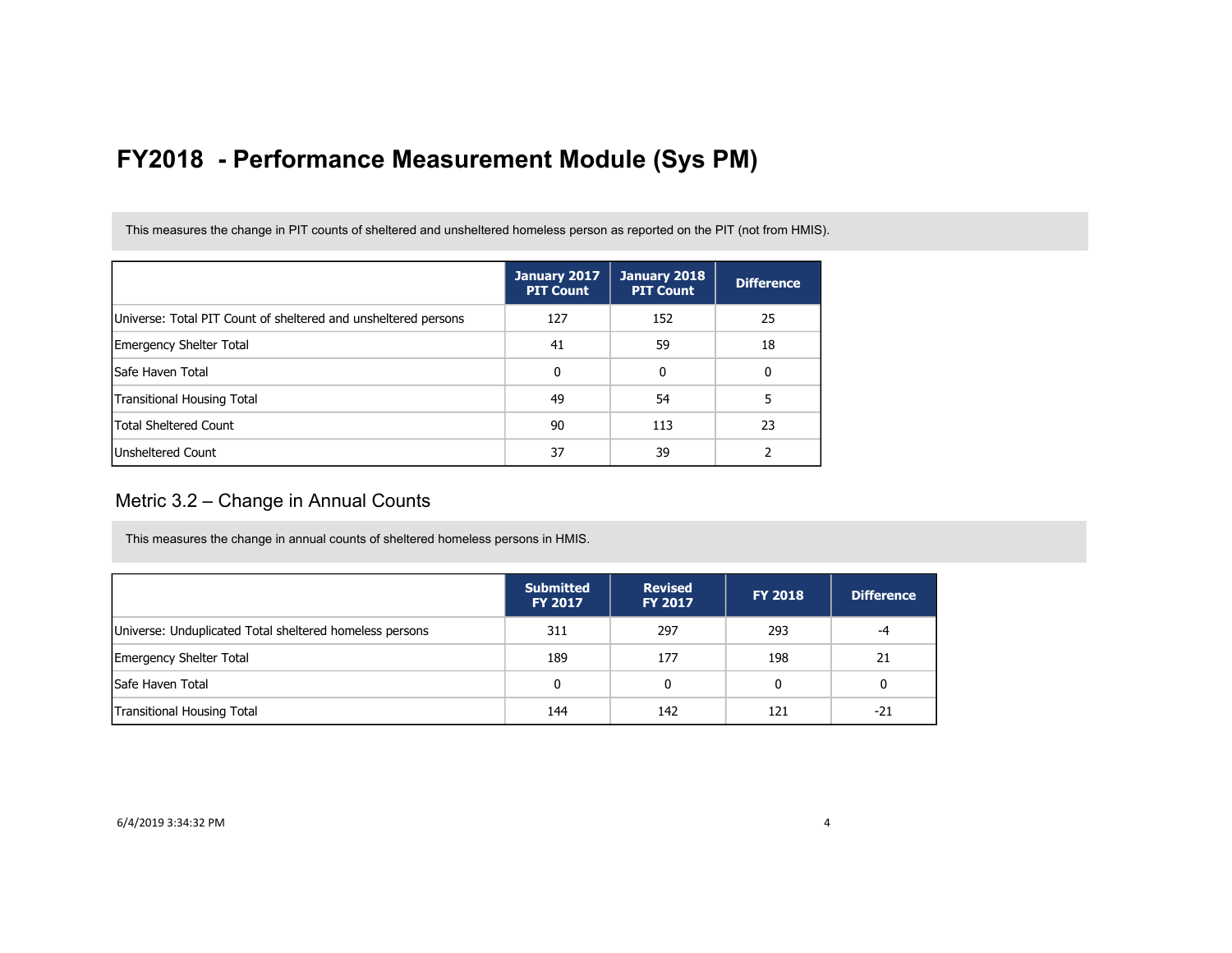## **Measure 4: Employment and Income Growth for Homeless Persons in CoC Program-funded Projects**

Metric 4.1 – Change in earned income for adult system stayers during the reporting period

|                                                  | <b>Submitted</b><br><b>FY 2017</b> | <b>Revised</b><br><b>FY 2017</b> | <b>FY 2018</b> | <b>Difference</b> |
|--------------------------------------------------|------------------------------------|----------------------------------|----------------|-------------------|
| Universe: Number of adults (system stayers)      | 48                                 | 55                               | 11             | -44               |
| Number of adults with increased earned income    |                                    |                                  | 0              | -2                |
| Percentage of adults who increased earned income | 4%                                 | 4%                               | $0\%$          | -4%               |

Metric 4.2 – Change in non-employment cash income for adult system stayers during the reporting period

|                                                               | <b>Submitted</b><br><b>FY 2017</b> | <b>Revised</b><br><b>FY 2017</b> | <b>FY 2018</b> | <b>Difference</b> |
|---------------------------------------------------------------|------------------------------------|----------------------------------|----------------|-------------------|
| Universe: Number of adults (system stayers)                   | 48                                 | 55                               | 11             | -44               |
| Number of adults with increased non-employment cash income    |                                    |                                  |                | -5                |
| Percentage of adults who increased non-employment cash income | 23%                                | 13%                              | 18%            | 5%                |

#### Metric 4.3 – Change in total income for adult system stayers during the reporting period

|                                                 | <b>Submitted</b><br><b>FY 2017</b> | <b>Revised</b><br><b>FY 2017</b> | <b>FY 2018</b> | <b>Difference</b> |
|-------------------------------------------------|------------------------------------|----------------------------------|----------------|-------------------|
| Universe: Number of adults (system stayers)     | 48                                 | 55                               | 11             | -44               |
| Number of adults with increased total income    | 13                                 | 9                                |                | $-7$              |
| Percentage of adults who increased total income | 27%                                | 16%                              | 18%            | 2%                |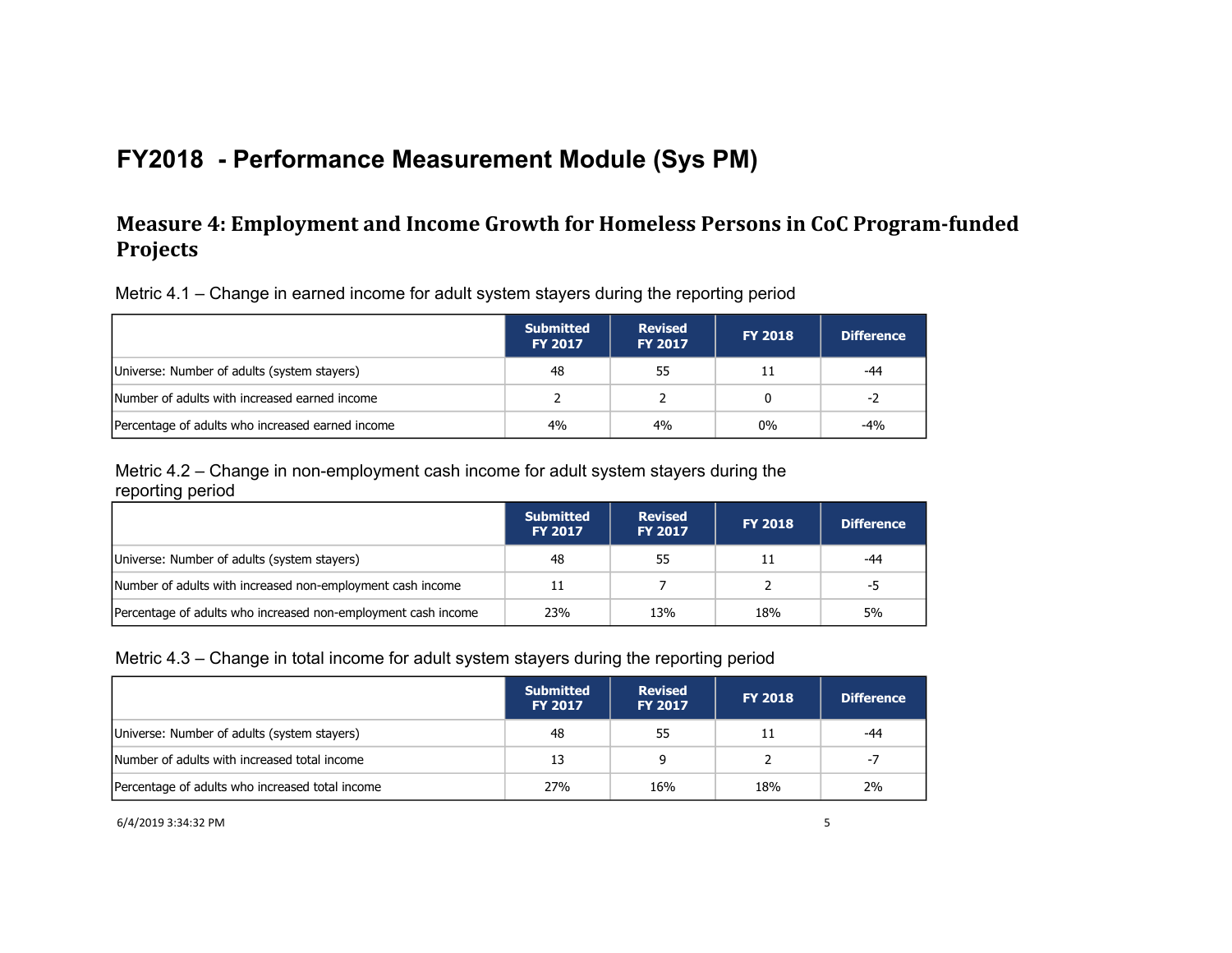| Metric 4.4 – Change in earned income for adult system leavers |  |  |  |
|---------------------------------------------------------------|--|--|--|
|                                                               |  |  |  |

|                                                          | <b>Submitted</b><br><b>FY 2017</b> | <b>Revised</b><br><b>FY 2017</b> | <b>FY 2018</b> | <b>Difference</b> |
|----------------------------------------------------------|------------------------------------|----------------------------------|----------------|-------------------|
| Universe: Number of adults who exited (system leavers)   |                                    |                                  | 23             | 19                |
| Number of adults who exited with increased earned income |                                    |                                  |                | -1                |
| Percentage of adults who increased earned income         | 25%                                | 25%                              | $0\%$          | $-25%$            |

#### Metric 4.5 – Change in non-employment cash income for adult system leavers

|                                                                           | <b>Submitted</b><br><b>FY 2017</b> | <b>Revised</b><br><b>FY 2017</b> | <b>FY 2018</b> | <b>Difference</b> |
|---------------------------------------------------------------------------|------------------------------------|----------------------------------|----------------|-------------------|
| Universe: Number of adults who exited (system leavers)                    |                                    |                                  | 23             | 19                |
| Number of adults who exited with increased non-employment cash<br>lincome |                                    |                                  |                | 6                 |
| Percentage of adults who increased non-employment cash income             | $0\%$                              | $0\%$                            | 26%            | 26%               |

Metric 4.6 – Change in total income for adult system leavers

|                                                         | <b>Submitted</b><br><b>FY 2017</b> | <b>Revised</b><br><b>FY 2017</b> | <b>FY 2018</b> | Difference |
|---------------------------------------------------------|------------------------------------|----------------------------------|----------------|------------|
| Universe: Number of adults who exited (system leavers)  |                                    |                                  | 23             | 19         |
| Number of adults who exited with increased total income |                                    |                                  | 6              |            |
| Percentage of adults who increased total income         | 25%                                | 25%                              | 26%            | $1\%$      |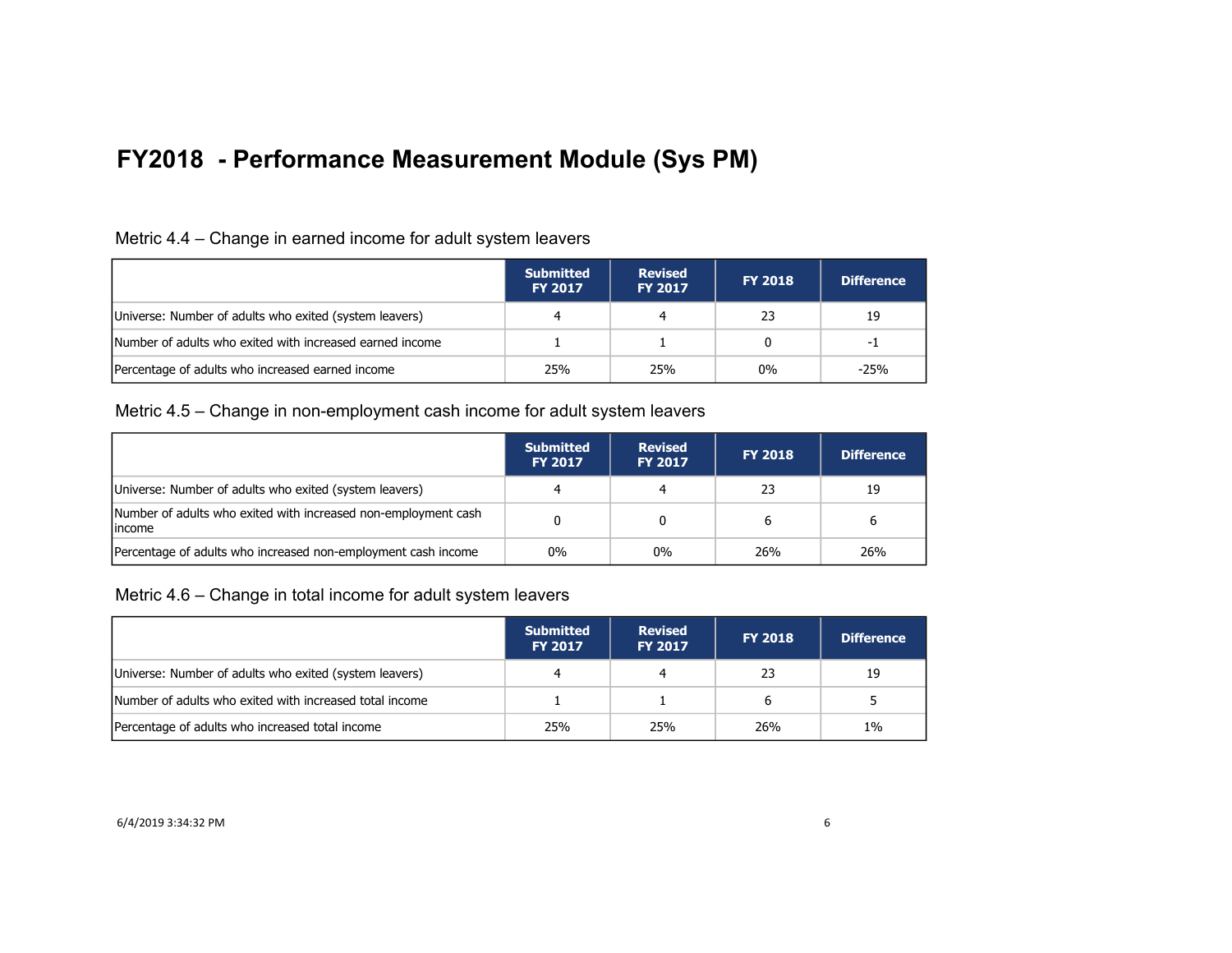## **Measure 5: Number of persons who become homeless for the 1st time**

Metric 5.1 – Change in the number of persons entering ES, SH, and TH projects with no prior enrollments in HMIS

|                                                                                                                                                                                   | <b>Submitted</b><br><b>FY 2017</b> | <b>Revised</b><br><b>FY 2017</b> | <b>FY 2018</b> | <b>Difference</b> |
|-----------------------------------------------------------------------------------------------------------------------------------------------------------------------------------|------------------------------------|----------------------------------|----------------|-------------------|
| Universe: Person with entries into ES, SH or TH during the reporting<br>period.                                                                                                   | 236                                | 243                              | 228            | -15               |
| Of persons above, count those who were in ES, SH, TH or any PH<br>within 24 months prior to their entry during the reporting year.                                                | 40                                 | 60                               | 47             | $-13$             |
| Of persons above, count those who did not have entries in ES, SH, TH<br>or PH in the previous 24 months. (i.e. Number of persons<br>experiencing homelessness for the first time) | 196                                | 183                              | 181            | -2                |

Metric 5.2 – Change in the number of persons entering ES, SH, TH, and PH projects with no prior enrollments in HMIS

|                                                                                                                                                                                    | <b>Submitted</b><br><b>FY 2017</b> | <b>Revised</b><br><b>FY 2017</b> | <b>FY 2018</b> | <b>Difference</b> |
|------------------------------------------------------------------------------------------------------------------------------------------------------------------------------------|------------------------------------|----------------------------------|----------------|-------------------|
| Universe: Person with entries into ES, SH, TH or PH during the<br>reporting period.                                                                                                | 266                                | 271                              | 298            | 27                |
| Of persons above, count those who were in ES, SH, TH or any PH<br>within 24 months prior to their entry during the reporting year.                                                 | 56                                 | 75                               | 101            | 26                |
| Of persons above, count those who did not have entries in ES, SH, TH<br>or PH in the previous 24 months. (i.e. Number of persons<br>experiencing homelessness for the first time.) | 210                                | 196                              | 197            |                   |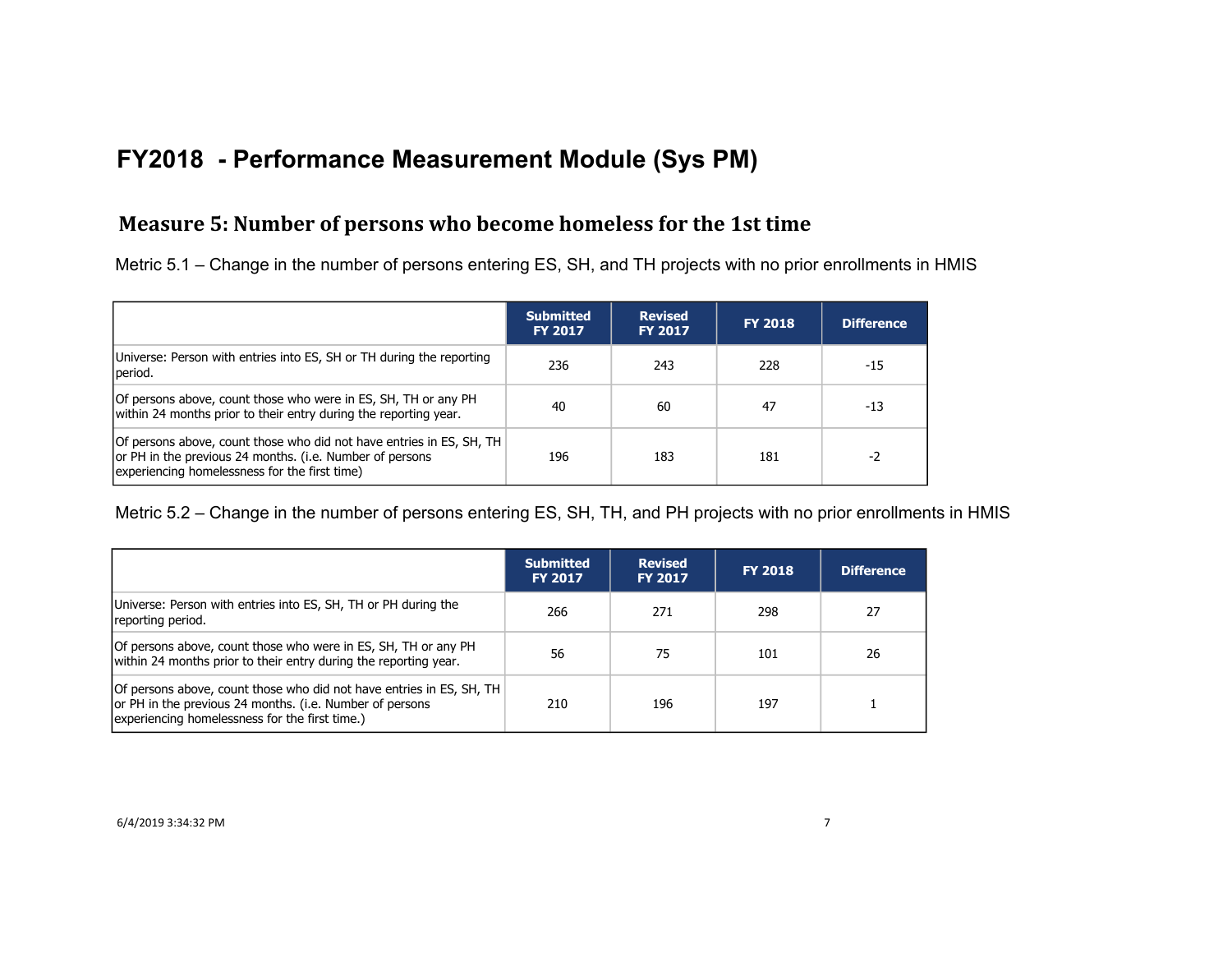Measure 6: Homeless Prevention and Housing Placement of Persons defined by category 3 of HUD's Homeless Definition in CoC Program-funded Projects

This Measure is not applicable to CoCs in FY2018 (Oct 1, 2017 - Sept 30, 2018) reporting period.

## **Measure 7: Successful Placement from Street Outreach and Successful Placement in or Retention of Permanent Housing**

Metric 7a.1 – Change in exits to permanent housing destinations

|                                                                                             | <b>Submitted</b><br><b>FY 2017</b> | <b>Revised</b><br><b>FY 2017</b> | <b>FY 2018</b> | <b>Difference</b> |
|---------------------------------------------------------------------------------------------|------------------------------------|----------------------------------|----------------|-------------------|
| Universe: Persons who exit Street Outreach                                                  |                                    |                                  | 0              | 0                 |
| Of persons above, those who exited to temporary & some institutional<br><b>destinations</b> |                                    |                                  |                |                   |
| Of the persons above, those who exited to permanent housing<br>destinations                 |                                    |                                  |                |                   |
| 1% Successful exits                                                                         |                                    |                                  |                |                   |

Metric 7b.1 – Change in exits to permanent housing destinations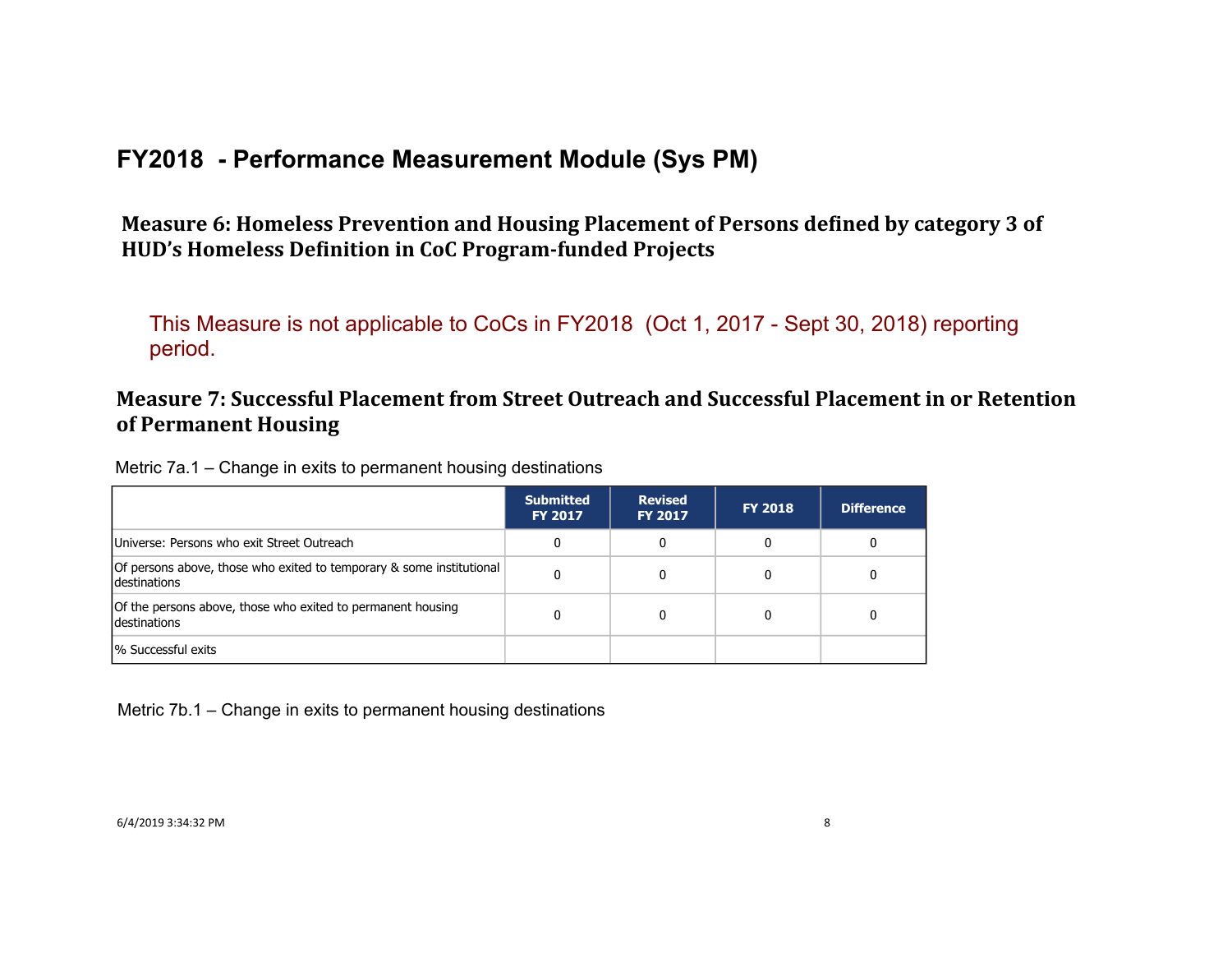|                                                                                                                                    | <b>Submitted</b><br><b>FY 2017</b> | <b>Revised</b><br><b>FY 2017</b> | <b>FY 2018</b> | <b>Difference</b> |
|------------------------------------------------------------------------------------------------------------------------------------|------------------------------------|----------------------------------|----------------|-------------------|
| Universe: Persons in ES, SH, TH and PH-RRH who exited, plus<br>persons in other PH projects who exited without moving into housing | 240                                | 231                              | 219            | $-12$             |
| Of the persons above, those who exited to permanent housing<br><b>Idestinations</b>                                                | 84                                 | 81                               | 73             | -8                |
| % Successful exits                                                                                                                 | 35%                                | 35%                              | 33%            | $-2%$             |

Metric 7b.2 – Change in exit to or retention of permanent housing

|                                                                                                                          | <b>Submitted</b><br><b>FY 2017</b> | <b>Revised</b><br><b>FY 2017</b> | <b>FY 2018</b> | <b>Difference</b> |
|--------------------------------------------------------------------------------------------------------------------------|------------------------------------|----------------------------------|----------------|-------------------|
| Universe: Persons in all PH projects except PH-RRH                                                                       | 108                                | 109                              | 104            | -5                |
| Of persons above, those who remained in applicable PH projects and<br>those who exited to permanent housing destinations | 104                                | 105                              | 77             | -28               |
| % Successful exits/retention                                                                                             | 96%                                | 96%                              | 74%            | $-22%$            |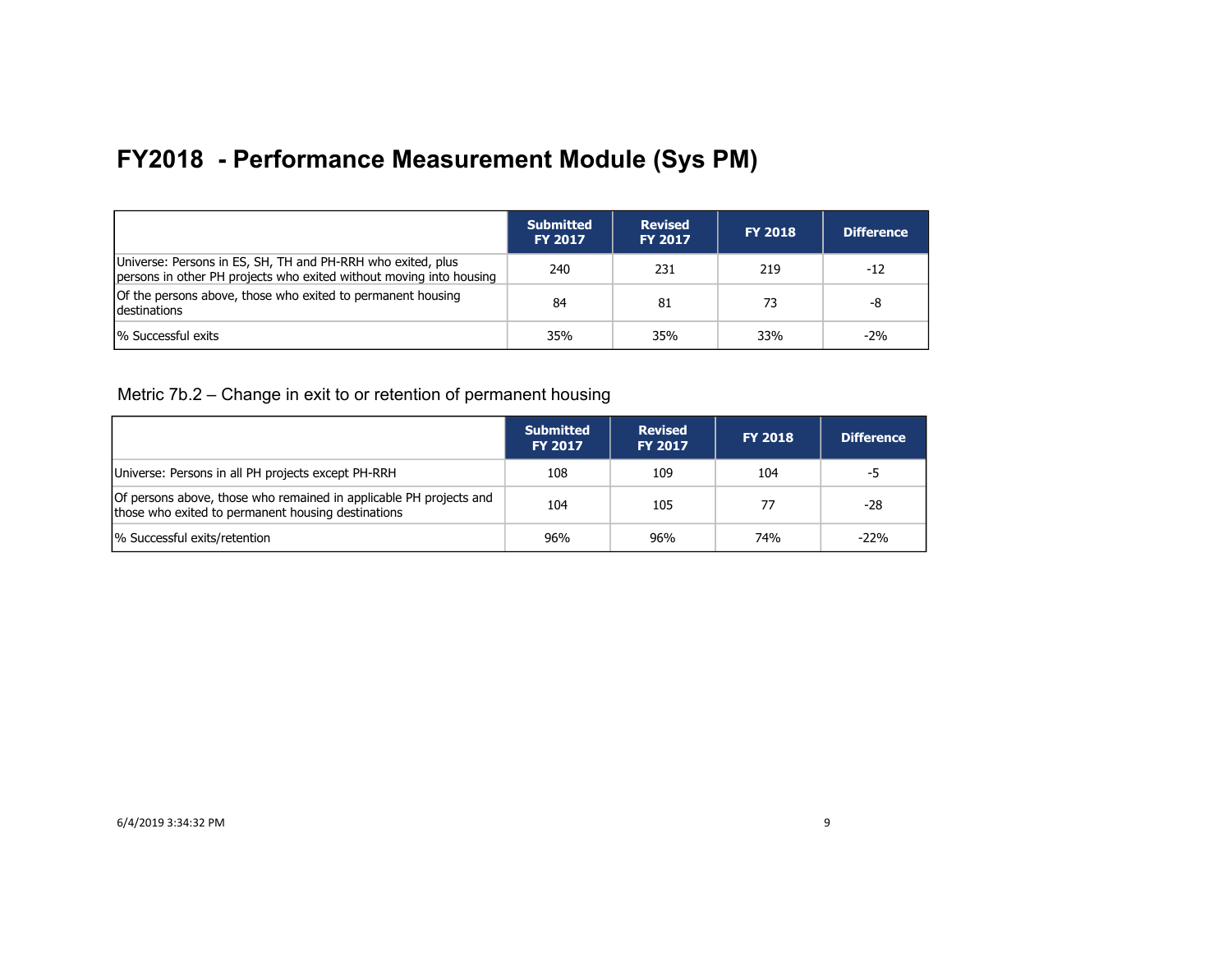## **FY2018 - SysPM Data Quality**

## **NC-513 - Chapel Hill/Orange County CoC**

This is a new tab for FY 2016 submissions only. Submission must be performed manually (data cannot be uploaded). Data coverage and quality will allow HUD to better interpret your Sys PM submissions.

Your bed coverage data has been imported from the HIC module. The remainder of the data quality points should be pulled from data quality reports made available by your vendor according to the specifications provided in the HMIS Standard Reporting Terminology Glossary. You may need to run multiple reports into order to get data for each combination of year and project type.

You may enter a note about any field if you wish to provide an explanation about your data quality results. This is not required.